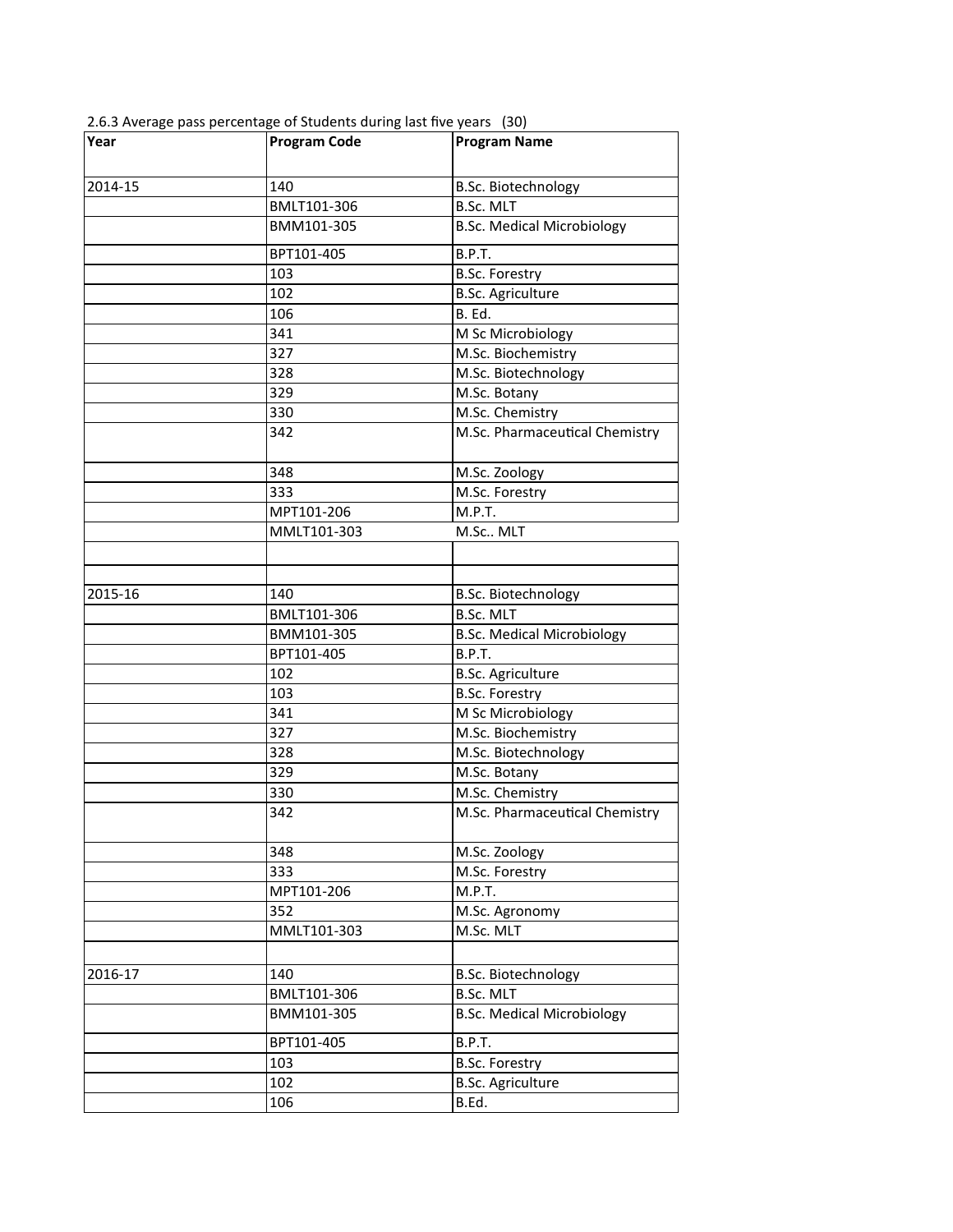|         | 341         | M Sc. Microbiology                |
|---------|-------------|-----------------------------------|
|         | 327         | M.Sc. Biochemistry                |
|         | 328         | M.Sc. Biotechnology               |
|         | 329         | M.Sc. Botany                      |
|         | 330         | M.Sc. Chemistry                   |
|         | 342         | M.Sc. Pharma Chemistry            |
|         | 348         | M.Sc. Zoology                     |
|         | 333         | M.Sc. Forestry                    |
|         | 343         | M.Sc. Physics                     |
|         | MPT101-206  | M.P.T.                            |
|         | MMLT101-303 | M.Sc. MLT                         |
|         | 352         | M.Sc. Agronomy                    |
|         |             |                                   |
| 2017-18 | 103         | <b>B.Sc. Forestry</b>             |
|         | 102         | <b>B.Sc. Agriculture</b>          |
|         | 105         | <b>B.Sc. Horticulture</b>         |
|         | 140         | <b>B.Sc. Biotechnology</b>        |
|         | BPT101-405  | B.P.T.                            |
|         | BMLT101-306 | <b>B.Sc. MLT</b>                  |
|         | BMM101-305  | <b>B.Sc. Medical Microbiology</b> |
|         |             |                                   |
|         | 106         | B.Ed.                             |
|         | 341         | M.Sc. Microbiology                |
|         | 327         | M.Sc. Biochemistry                |
|         | 328         | M.Sc. Biotechnology               |
|         | 329         | M.Sc. Botany                      |
|         | 330         | M.Sc. Chemistry                   |
|         | 342         | M.Sc. Pharmaceutical Chemistry    |
|         | 348         | M.Sc. Zoology                     |
|         | 333         | M.Sc. Forestry                    |
|         | 343         | M.Sc. Physics                     |
|         | 322         | M. Com.                           |
|         | 352         | M.Sc. Agronomy                    |
|         | MPT101-206  | M.P.T.                            |
|         | MMLT101-303 | M.Sc. MLT                         |
|         |             |                                   |
| 2018-19 | 140         | B.Sc. Biotechnology               |
|         | 110         | B. Com.                           |
|         | 103         | <b>B.Sc. Forestry</b>             |
|         | 102         | <b>B.Sc. Agriculture</b>          |
|         | 105         | <b>B.Sc. Horticulture</b>         |
|         | 106         | B.Ed.                             |
|         | BPT101-405  | B.P.T.                            |
|         | BMLT101-306 | <b>B.Sc. MLT</b>                  |
|         | BMM101-305  | <b>B.Sc. Medical Microbiology</b> |
|         | 322         | M. Com                            |
|         | 342         | M.Sc. Pharmaceutical Chemistry    |
|         |             |                                   |
|         | 327         | M.Sc. Biochemistry                |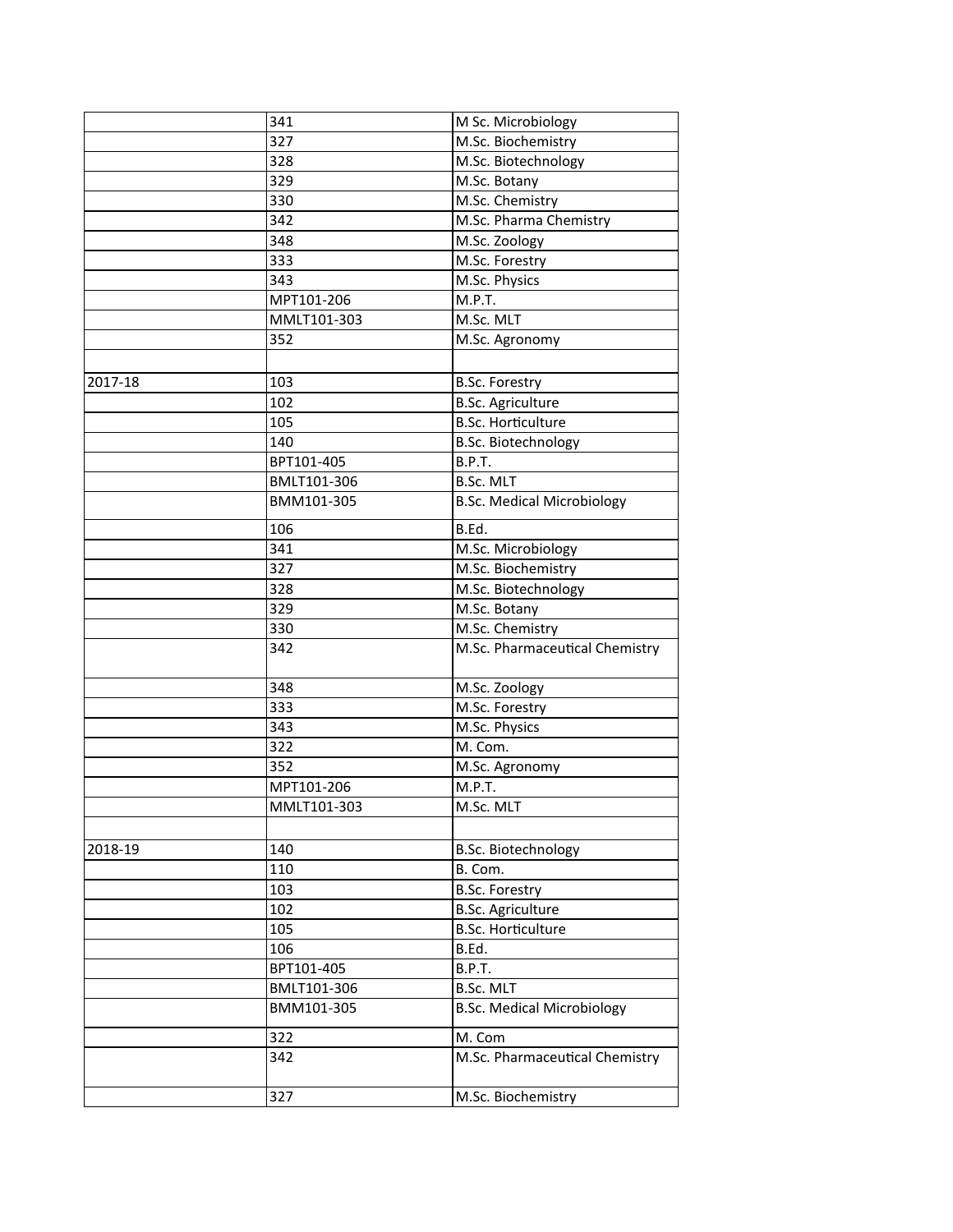| 328        | M.Sc. Biotechnology |
|------------|---------------------|
| 329        | M.Sc. Botany        |
| 330        | M.Sc. Chemistry     |
| 341        | M.Sc. Microbiology  |
| 343        | M.Sc. Physics       |
| 348        | M.Sc. Zoology       |
| 352        | M.Sc. Agronomy      |
| 333        | M.Sc. Forestry      |
| MPT101-206 | M.P.T.              |
|            |                     |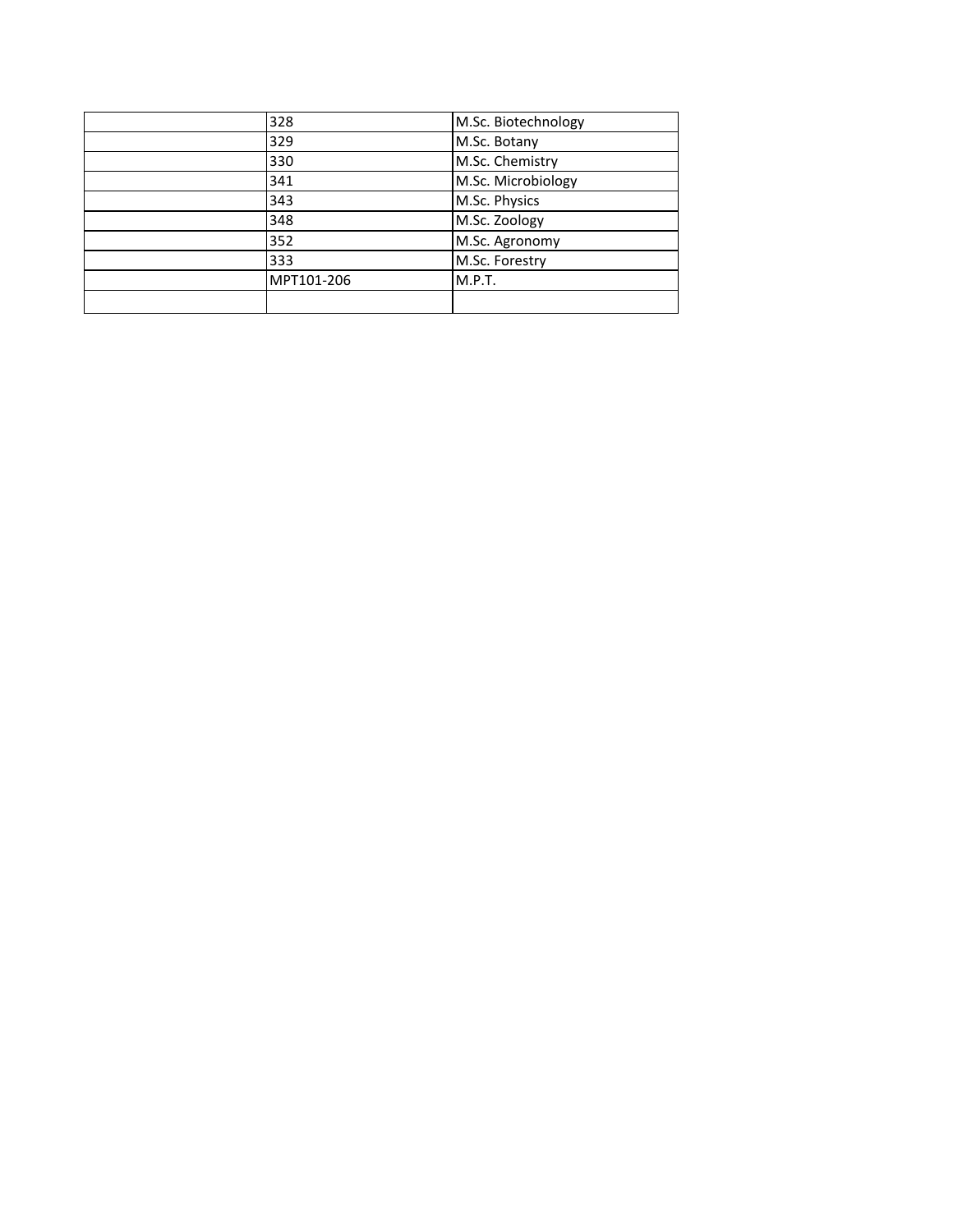| Number of students appeared<br>in the final year examination | Number of students passed in final year<br>examination |
|--------------------------------------------------------------|--------------------------------------------------------|
| 26                                                           | 26                                                     |
| 48                                                           | 48                                                     |
| 29                                                           | 29                                                     |
| 31                                                           | 25                                                     |
| 79                                                           | 79                                                     |
| 54                                                           | 54                                                     |
| 49                                                           | 49                                                     |
| 32                                                           | 32                                                     |
| 30                                                           | 30                                                     |
| 14                                                           | 14                                                     |
| 27                                                           | 27                                                     |
| 19                                                           | 19                                                     |
| 10                                                           | 10                                                     |
| 30                                                           | 30                                                     |
| 11                                                           | 11                                                     |
| 14                                                           | 14                                                     |
| 8                                                            | 8                                                      |
| 511                                                          | 505                                                    |
|                                                              |                                                        |
| 40                                                           | 37                                                     |
| 45                                                           | 45                                                     |
| 47                                                           | 47                                                     |
| 28                                                           | 27                                                     |
| 54                                                           | 54                                                     |
| 90                                                           | 90                                                     |
| 29                                                           | 29                                                     |
| 23                                                           | 23                                                     |
| 27                                                           | 27                                                     |
| 29                                                           | 29                                                     |
| 19                                                           | 19                                                     |
| 8                                                            | 8                                                      |
| 29                                                           | 29                                                     |
| 9                                                            | 9                                                      |
| 13                                                           | 13                                                     |
| 11                                                           | 9                                                      |
| 8                                                            | 8                                                      |
| 509                                                          | 503                                                    |
| 39                                                           | 39                                                     |
| 50                                                           | 50                                                     |
| 47                                                           | 47                                                     |
| 38                                                           | 38                                                     |
| 78                                                           | 78                                                     |
| 57                                                           | 57                                                     |
| 35                                                           | 35                                                     |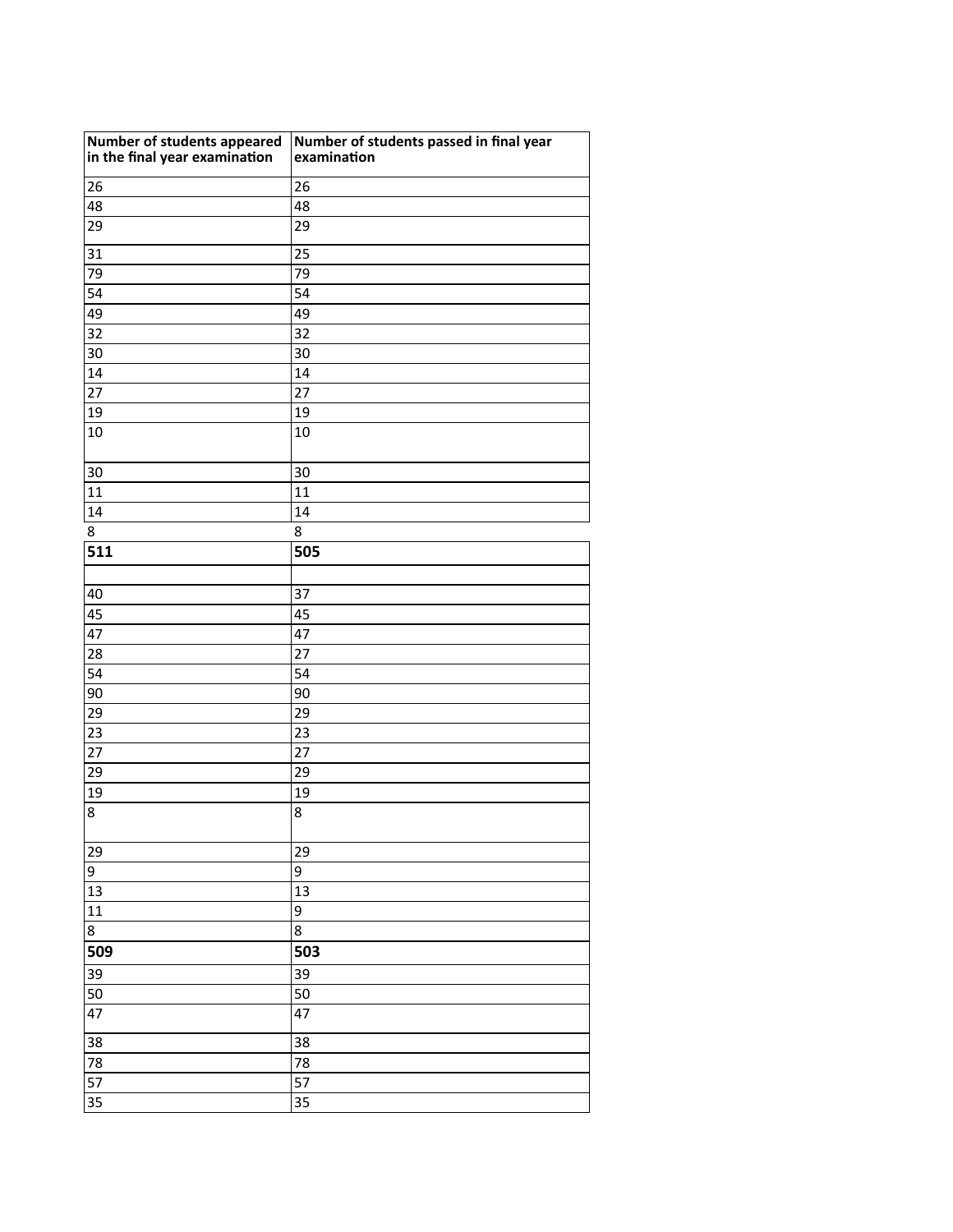| 32              | 32              |
|-----------------|-----------------|
| $\overline{22}$ | 22              |
| 17              | 17              |
| 39              | 39              |
| 29              | 29              |
| 10              | 10              |
| 39              | 39              |
| 12              | 11              |
| 11              | 11              |
| $\overline{20}$ | 20              |
| 13              | 13              |
| 27              | 27              |
| 615             | 614             |
| 88              | 88              |
| 52              | 52              |
| 31              | 31              |
| 41              | 41              |
| 28              | 28              |
| 50              | 50              |
| 44              | 44              |
| 31              | 31              |
| $\overline{31}$ | 31              |
| 16              | 16              |
| 14              | 14              |
| 28              | 28              |
| 15              | 15              |
| 11              | 11              |
|                 | 37              |
| 37              |                 |
| 28              | 28              |
| $\overline{7}$  | $\overline{7}$  |
| $\overline{3}$  | $\mathsf 3$     |
| $\overline{27}$ | $\overline{27}$ |
| 24              | 24              |
| 17              | $\overline{17}$ |
| 623             | 623             |
| 42              | 42              |
| $\overline{11}$ | $11\,$          |
| 87              | 87              |
| 107             | 107             |
| 56              | 56              |
| $\overline{39}$ | 39              |
| $\overline{72}$ | 72              |
| 49              | 49              |
| 41              | 41              |
| 8               | 8               |
| 17              | 17              |
| 28              | 28              |